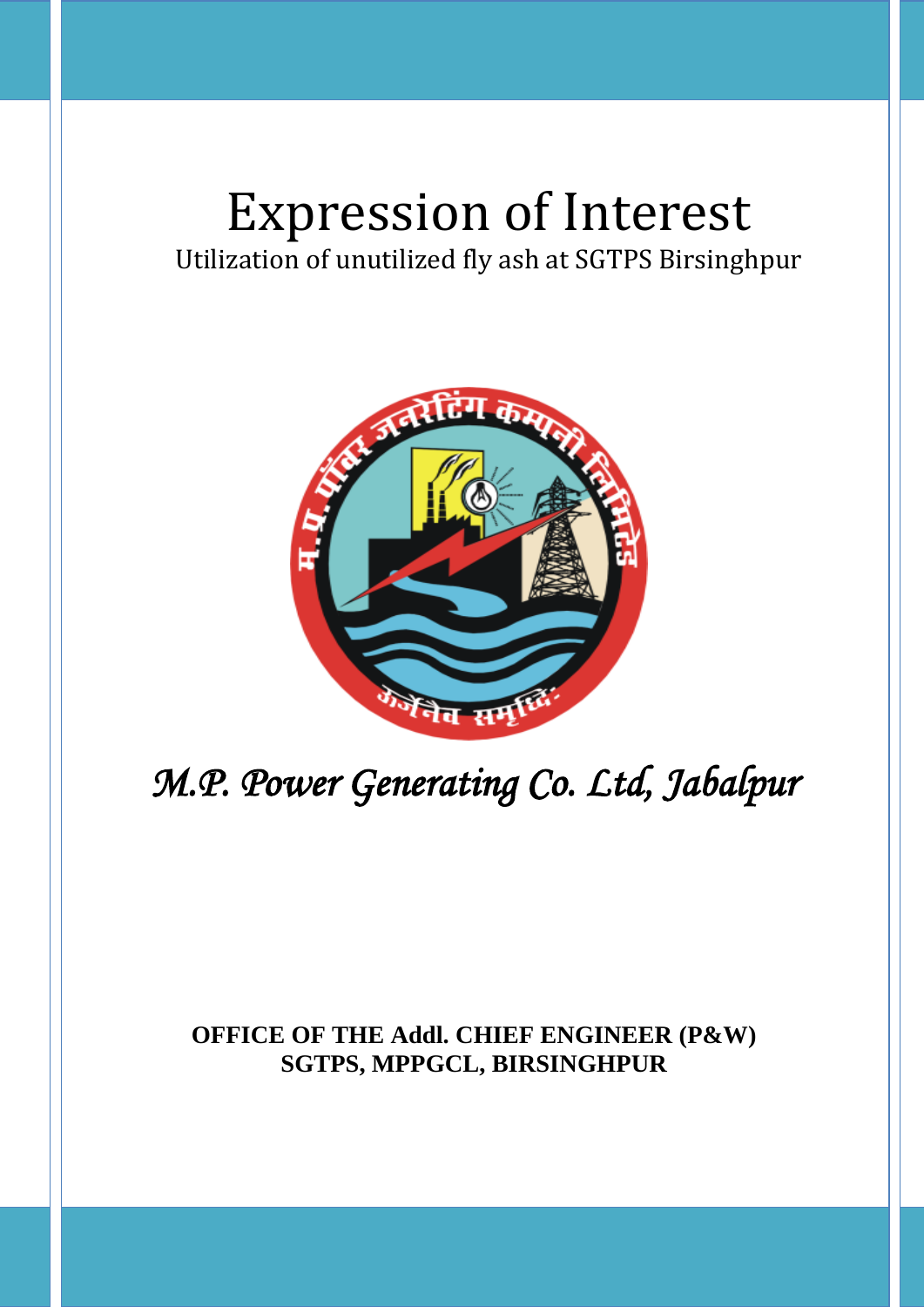# **Contents**

| 1.  |  |  |  |
|-----|--|--|--|
| 2.  |  |  |  |
| 3.  |  |  |  |
|     |  |  |  |
|     |  |  |  |
|     |  |  |  |
|     |  |  |  |
|     |  |  |  |
|     |  |  |  |
|     |  |  |  |
|     |  |  |  |
|     |  |  |  |
|     |  |  |  |
|     |  |  |  |
|     |  |  |  |
|     |  |  |  |
|     |  |  |  |
|     |  |  |  |
|     |  |  |  |
|     |  |  |  |
|     |  |  |  |
| 22. |  |  |  |
| 23. |  |  |  |
| 24. |  |  |  |
| 25. |  |  |  |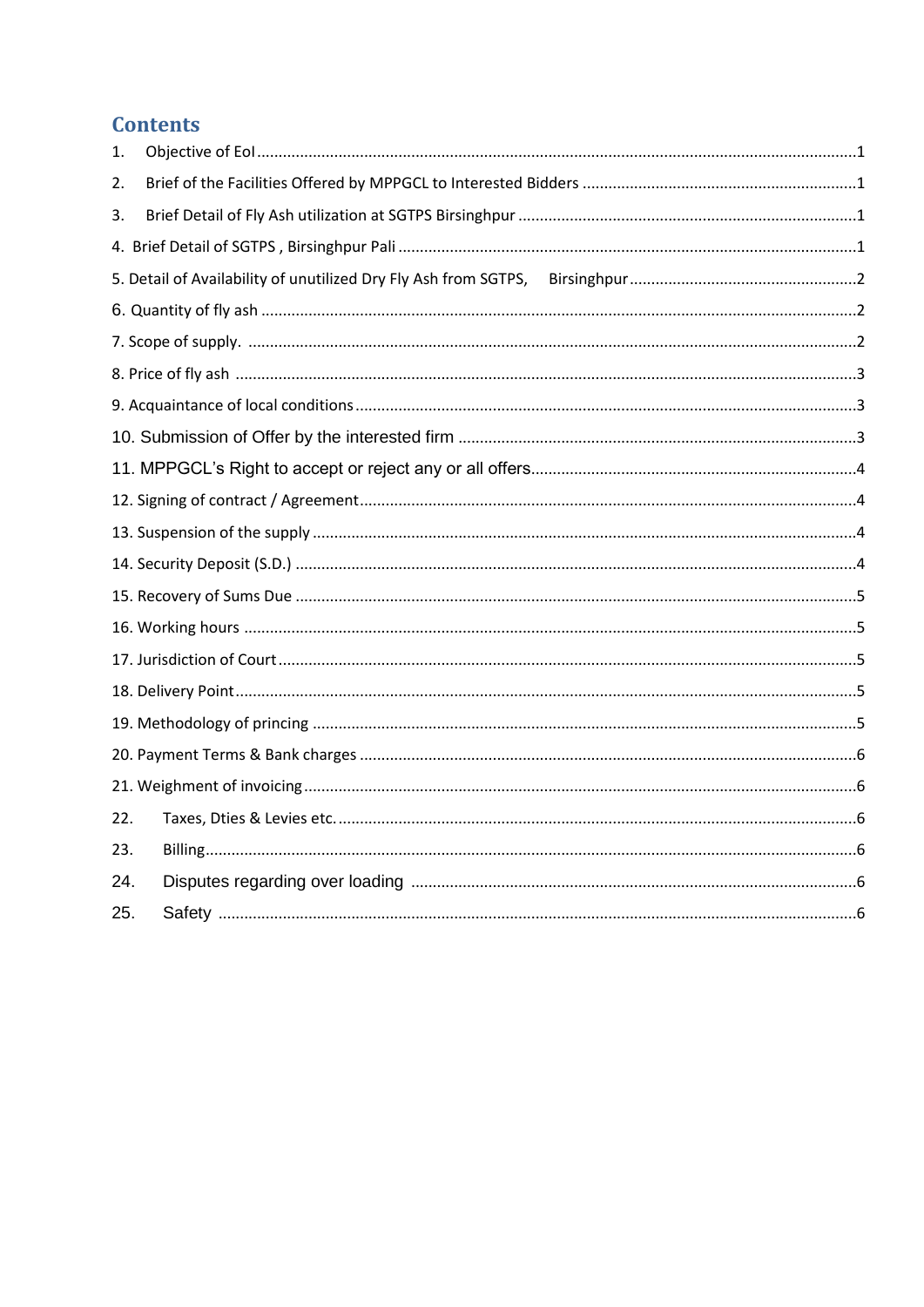# *Expression of Interest for*

# *Supply of Fly Ash from SGTPS Birsinghpur*

# <span id="page-2-0"></span>**1. Objective of EoI**

- 1.1. Sanjay Gandhi Thermal Power Station of Madhya Pradesh Power Generating Company Limited (MPPGCL) is located in Umaria District at 12 Kms Distance from Birsinghpur Pali Railway Station on Katni-Itarsi Section.
- 1.2. MPPGCL intends to promote utilization of fly ash in accordance with various notifications issued by Ministry of Environment, Forest, Government of India.
- 1.3. Accordingly, to encourage the Fly Ash utilization of SGTPS, M.P. Power Generating Co. Ltd., invite "Expression of Interest" from the interested & qualified end users i.e. cement manufacturing companies for supply of fly ash on sale basis from Sanjay Gandhi Thermal Power Station , Birsinghpur Pali

#### <span id="page-2-1"></span>**2. Brief of the Facilities Offered by MPPGCL to Interested Bidders**

In order to further promote utilization of Fly Ash, MPPGCL intend to offer the following facilities to the successful bidder:

2.1. The dry fly ash for this purpose shall be provided from ex-plant fly ash silos

# <span id="page-2-2"></span>**3. Brief Detail of Fly Ash utilization at SGTPS Birsinghpur**

The annual estimated generation potential of total fly ash is about 22 LMT out of dry fly ash is about 16 LMT. As per the tender in vogue, Dry Fly Ash is being sold to different end users (Cement Manufacturers) as per the provisions contained in the Gazette Notification, dated, 03/11/2009 by MOEF GoI, N Delhi. As per the tender, the period of supply has been kept for five (5) years and accordingly agreement have been made with cement manufacturers on H1 sale price. As per the rate, T&C of the tender, the agreed firms are lifting fly ash from ash silos of PH-I, PH-II & PH-III respectively. The EOI is for lifting unutilized/unlifted dry fly ash by above said firms.

# <span id="page-2-3"></span>**4. Brief Detail of SGTPS , Birsinghpur Pali**

- 4.1. Sanjay Gandhi Thermal Power Station of Madhya Pradesh Power Generating Company Limited (MPPGCL) is located in Umaria District at 12 Kms. Distance from Birsinghpur Railway Station Katni-Bilaspur Section.
- 4.2. Present installed capacity of SGTPS; Birsinghpur is as under: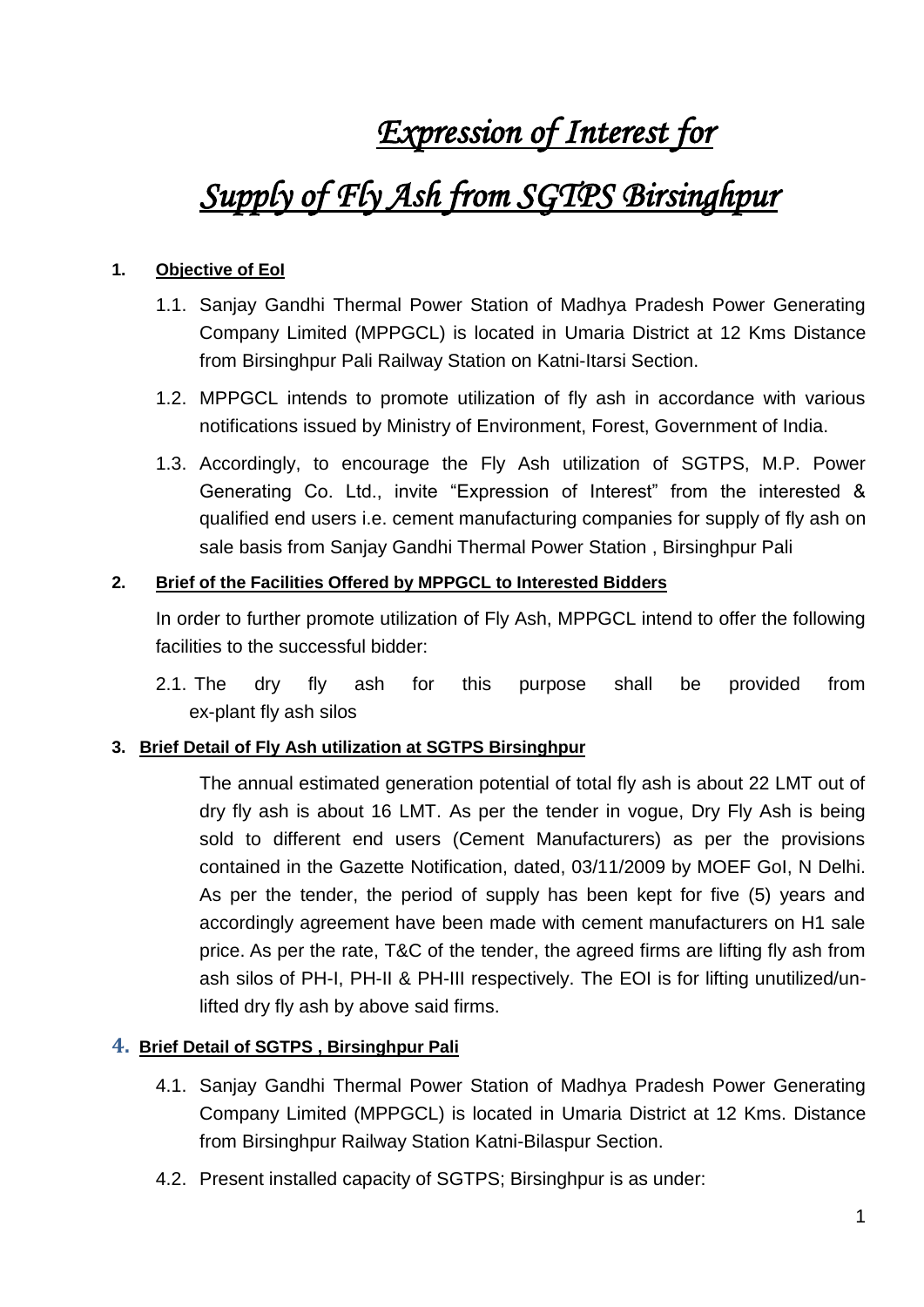- a. PH I : #I(210 MW) & #2 (210 MW)
- b. PH II :  $\#3$  (210 MW) &  $\#4$  (210 MW)
- c. PH III: #5 (500 MW)
- d. Total 1340 MW
- 4.3. The proposed EoI is for utilisation of Fly Ash generated by units of PH I, II & III.

#### <span id="page-3-0"></span>**5. Detail of Availability of unutilized Dry Fly Ash from SGTPS, Birsinghpur**

- 5.1.The EoI is for lifting of unutilized dry fly Ash from SGTPS, MPPGCL, Birsinghpur.
- 5.2.The dry fly ash generated from these units is stored and distributed through two Ash Silos having capacity of 1700 MT each at the Silo area of 4X210 MW & one silo of capacity 1000 MT at the silo area of 1X500 MW unit.
- 5.3.The anticipated/expected quantity of dry fly ash, which may be available for supply as under with priority to the already ordered 3 No. Cement companies.
	- a. Expected Per day generation of Dry Fly Ash : 4400 MT
	- b. Expected Per Annum Generation of Dry Fly Ash : 16 Lakh MT
- 5.4. Apart from this, sufficient quantity of pond ash is also available, which can also be provided on free of cost, on "As is Where is" Basis.

# 6. Quantity of fly ash:-

As per the Gazette Notification, dated, 03/11/2009, SGTPS Birsinghpur wish to dispose/supply/sale this un-lifted quantity of dry fly ash as per the rate, terms & conditions of the existing tender in order to utilize the same to increase fly ash utilization.

# **7. Scope of supply :-**

- 7.1 The supply shall be made on first come first serve basis. If there is more than one buyer, the distribution will be made on availability of firm's vehicles. The supply shall be made on the spot sale basis, subject to availability
- 7.2 Priority shall be given to the firm who will lift the entire un-lifted quantity of dry fly ash from Silos of SGTPS, Birsinghpur during the period when all the designated firms unable to lift the fly ash.
- 7.3 Priority shall be given to the firm's who also collect pond ash from Ash dyke of SGTPS, Birsinghpur.
- 7.4 Supplier would be in a position to make as and when available quantity from SGTPS, Birsinghpur subject to availability.
- 7.5 The quantity will be subject to unforeseen situations like Unit(s) running at part load / load restriction due to technical reasons / blending of imported coal by MPPGCL/ coal companies etc. , annual shutdowns and routine breakdown / maintenance etc. at SGTPS, Birsinghpur.
- 7.6 The MPPGCL reserves the right to increase, decrease or delete the quantity of fly ash without assigning any reason.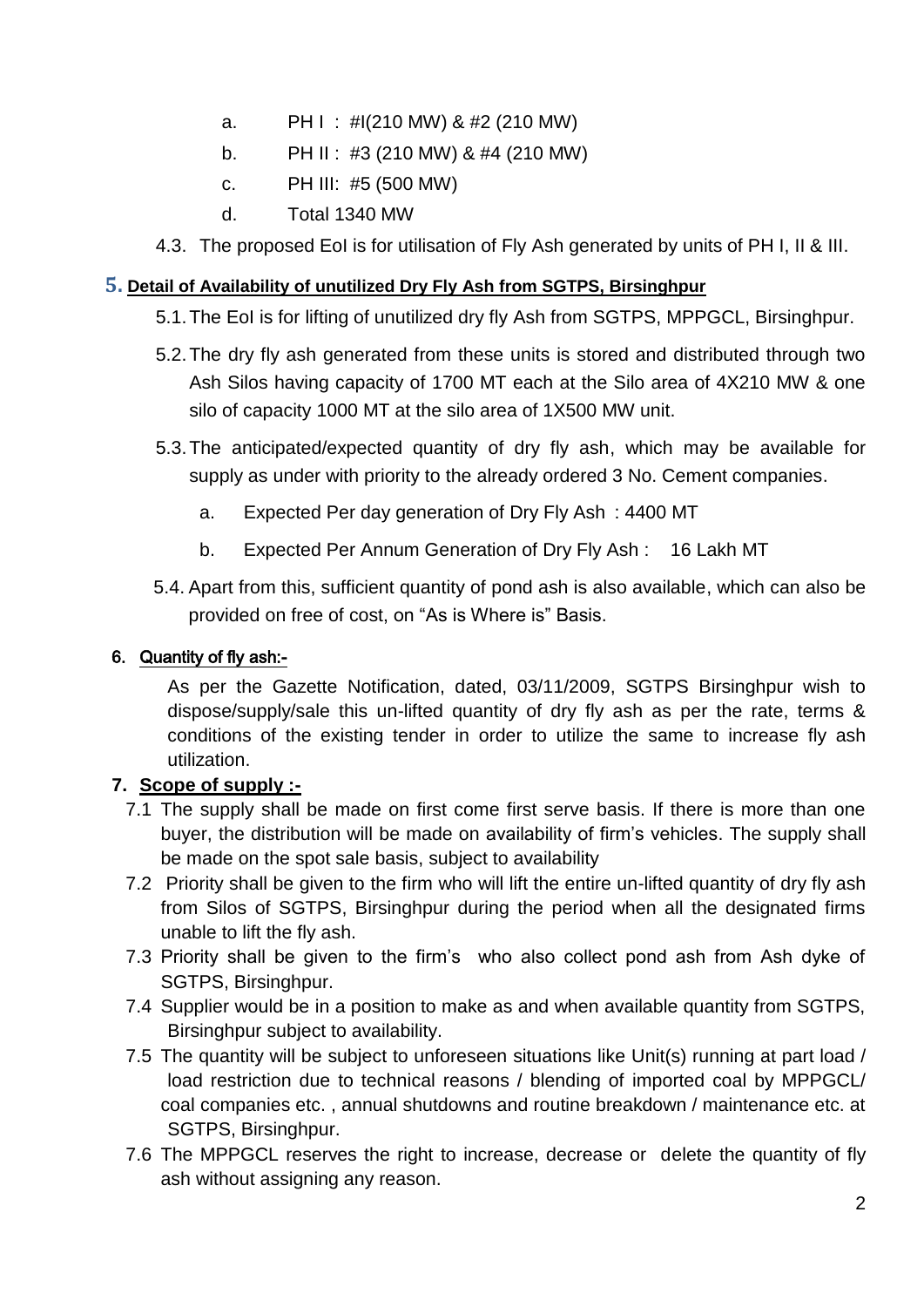#### **8. Price of fly ash :-**

- 8.1 Rate of fly ash Rs. 122/- per M.T. up to October-2019.(revised after thereof)
- 8.2 All Statutory duties, levies, taxes etc. shall be charged extra.

#### <span id="page-4-0"></span>**9. Acquaintance of local conditions**

The prospective firm must visit the Sanjay Thermal Power Station Birsinghpur Pali before submitting their proposal/offer for acquaintance of local conditions.

#### <span id="page-4-1"></span>**10.Submission of Offer by the interested firm**

- 10.1 The interested cement manufacturing firms should download copy of EOI Document from the official website mppgcl.mp.gov.in "FREE OF COST" and shall submit their offer as under
- 10.2 The offer should be submitted in physical form at the address given below:

**Addl. Chief Engineer (P&W) Sanjay Gandhi Thermal Power Station, MPPGCL, Birsinghpur Distt.- Umaria 484552(M.P.) Mobile No; 9425808510 Land Line- 07655-260226, Fax-07655-260226 Email-sepnw.sgtpsbrs@mppgcl.mp.gov.in**

- 10.3 The above officer may be contacted for seeking additional information, if any. He shall be liable to provide the information to the extent found necessary for submission of offer, fall within legal framework and are not confidential in nature.
- 10.4 The offer must be submitted in a covering envelope having superscription as *"Expression of Interest for lifting of unutilized dry fly ash from SGTPS,*  **Birsinghpur.** On this envelope, please also super scribe the name and address of the firm.
- 10.5 All the pages of EOI document are required to be signed by the authorized signatory of firm along with stamp as mark of acceptance of all terms and conditions of MPPGCL.
- 10.6 The offer must contain full name, complete address and place of business along with brief of propose for which dry fly ash required.
- 10.7 Sealed offer must be with signature of authorized signatories. The names of all persons signing should also be typed or printed below the signatures.
- 10.8 Offer by a partnership Firm (Joint Venture, Consortium, Partnership firm) must be furnished with full names of all partners and their full residential addresses and be signed with the partnership name, followed by the signature(s) names(s) and designation(s) of the authorized partner(s) or other authorized representative(s) (of Partnership deed/ Joint deed of understanding/Consortium agreement).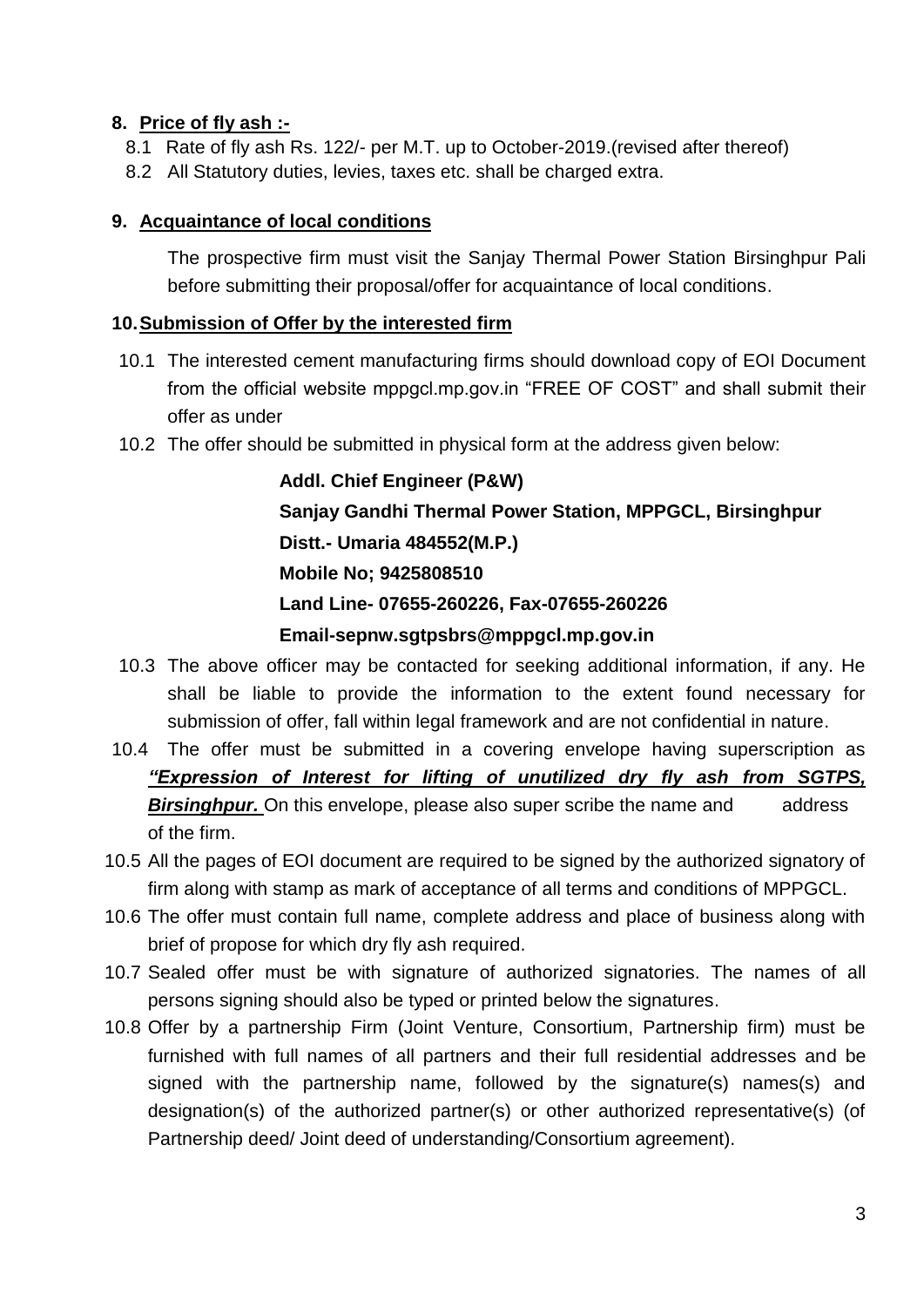- 10.9 Offer by Corporation/Company (both public & private) must be signed with the legal name of the Corporation/Company by the President, Chief Executive Officer, Managing Director or by the Secretary or other person or persons authorized to offer on behalf of such Corporation/Company in the matter.
- 10.10 Satisfactory evidence of authority of the person signing on behalf of the interested firm shall be furnished along with the offer/offer.
- 10.11 The firm name stated on the offer shall be the exact legal name of the person/firm/company/corporation.

#### <span id="page-5-0"></span>**11. MPPGCL's Right to accept or reject any or all offers**

- 11.1 Notwithstanding anything mentioned in the EOI document, MPPGCL reserves its right to amend, modify, cancel and or otherwise reject any offer without assigning any reasons thereof.
- 11.2 MPPGCL reserves the right to reject any/all offer(s) which is/are not submitted according to the EOI instructions or without assigning the reason.

#### **12. Signing of contract / Agreement:-**

Within 15 days issue of the order, the firm will sign the agreement with MPPGCL on non judicial stamp paper worth Rs. 500/-for faithful performance of the work. Draft of the Agreement is enclosed with this order.

#### **13. Suspension of the supply:-**

- **13.1** The supplier reserves the right to suspend and reinstate execution of the whole or any part of the supply.
- **13.2** The supplier shall not be responsible for any liabilities for suspension of issue of fly ash or issue of reduced quantity of Fly Ash for any reason whatsoever.

# **14. Security Deposit (S.D.):-**

- 14.1 Within seven (7) days of the issue of the order successful firm Bidder shall submit the Security Deposit (S.D.) from an amount 5 Lakh in the form of Demand Draft of any nationalized bank / scheduled bank in favour of "Senior A.O. SGTPS,MPPGCL, Birsinghpur payable at central bank of India" Mangthar, Birsinghpur.
- 14.2 The Security Deposit will be for faithful performance of contract. In the event of any default, or discontinuing of lifting of supply of Ash or breach of contract, the SecurityDeposit will be forfeited.
- 14.3 Failure of the successful bidder to comply with the requirement of submission of Security Deposit (S.D.) within the prescribed time shall constitute sufficient grounds for the annulment of the allocation order and forfeiture of the SD. In that event, no damages or compensations shall be payable to the buyer.
- 14.4 Security Deposit (S.D.) shall be released promptly after successful completion of contract in all respects.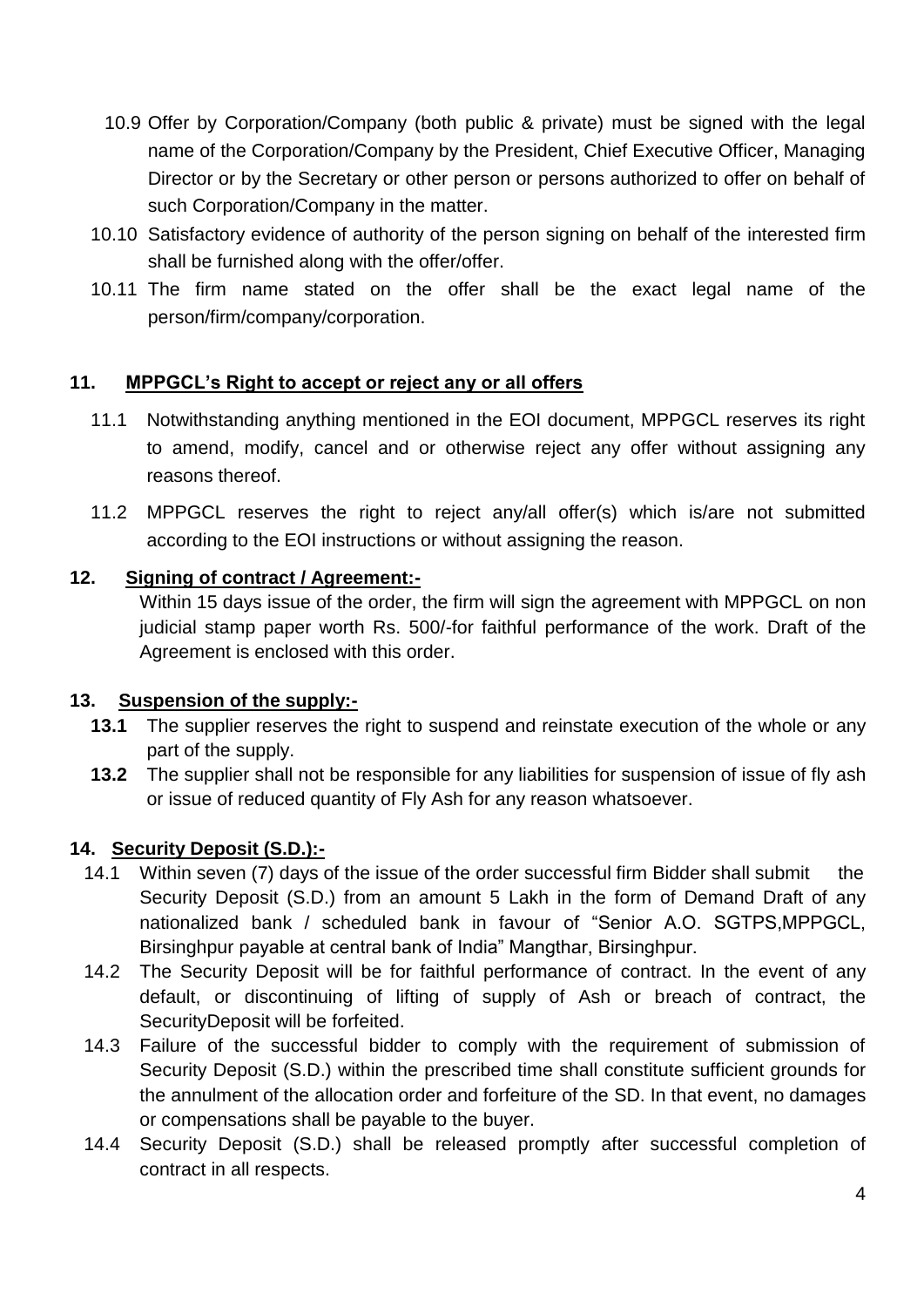# **15. Recovery of Sums Due:-**

15.1 Whenever any claim for the payment of the sum of money arises against the buyer, the supplier shall be entitled to recover such sum by appropriating in whole or in part, from advance deposited against fly ash and / or the Security Deposit deposited by the buyer.

# **16. Working Hours:-**

16.1 Delivery of fly ash is intended to be given 24 Hrs. on all days including Sunday & Holidays and as per direction of the Officer-in-Charge

# **17. Jurisdiction of Court:-**

17.1 Jabalpur Court shall have the exclusive Jurisdiction in all the matters concerning the supply.

# **18. Delivery Point:-**

- 18.1 SGTPS, Birsinghpur would deliver fly ash from the discharge chute of designated ash Silo of the plant.
- 18.2 Fly ash shall be considered to have been delivered as it passes into the buyer's closed vehicle at the loading point.
- 18.3 Buyer shall be required to depute their authorized representative to the ash Silos areas of the power station for coordination and taking delivery of fly ash. The authorized representative shall be required to bear valid identity Proof, duly countersigned by OIC (MPPGCL) of the work contract.
- 18.4 Delivery will be in bulkers or closed trucks only. Open trucks will not be allowed to take delivery
- 18.5 MPPGCL would deliver dry fly ash at designated delivery point(s) on "as available quantity" basis.

# **19. Methodology of Pricing:-**

19.1 The price will be revised in the month of November of every year . Price for subsequent years will be revised in following manner.

CPi = (CPbx (WPli) / WPlo

Where -

 $CPi$  = awarded price for further Contract year ( $i = 2,3,4,5$ )

 $CPb =$  Agreed contract price i.e. 115/- M.T.for 1<sup>st</sup> Year

WPII = All India Wholesale price Index (All commodities) for the month prior to the month of LoA after first year i.e. the month prior to the commencement of  $2<sup>nd</sup>$ contract year  $(I = 2.3.4.5)$ .

WPlo = All India Wholesale Price Index (All commodities) (Base 1993-1994 = 100) for the month prior to the month of Letter of Award.

- 19.2 Data regarding All India Whole sale Price Index (All commodities) (WPI) for calculation shall be taken from Bulletins of commerce Ministry and as available at web site www.eaindustry.nic.in.
- 19.3 All Statutory duties / taxes / levies shall be charged extra.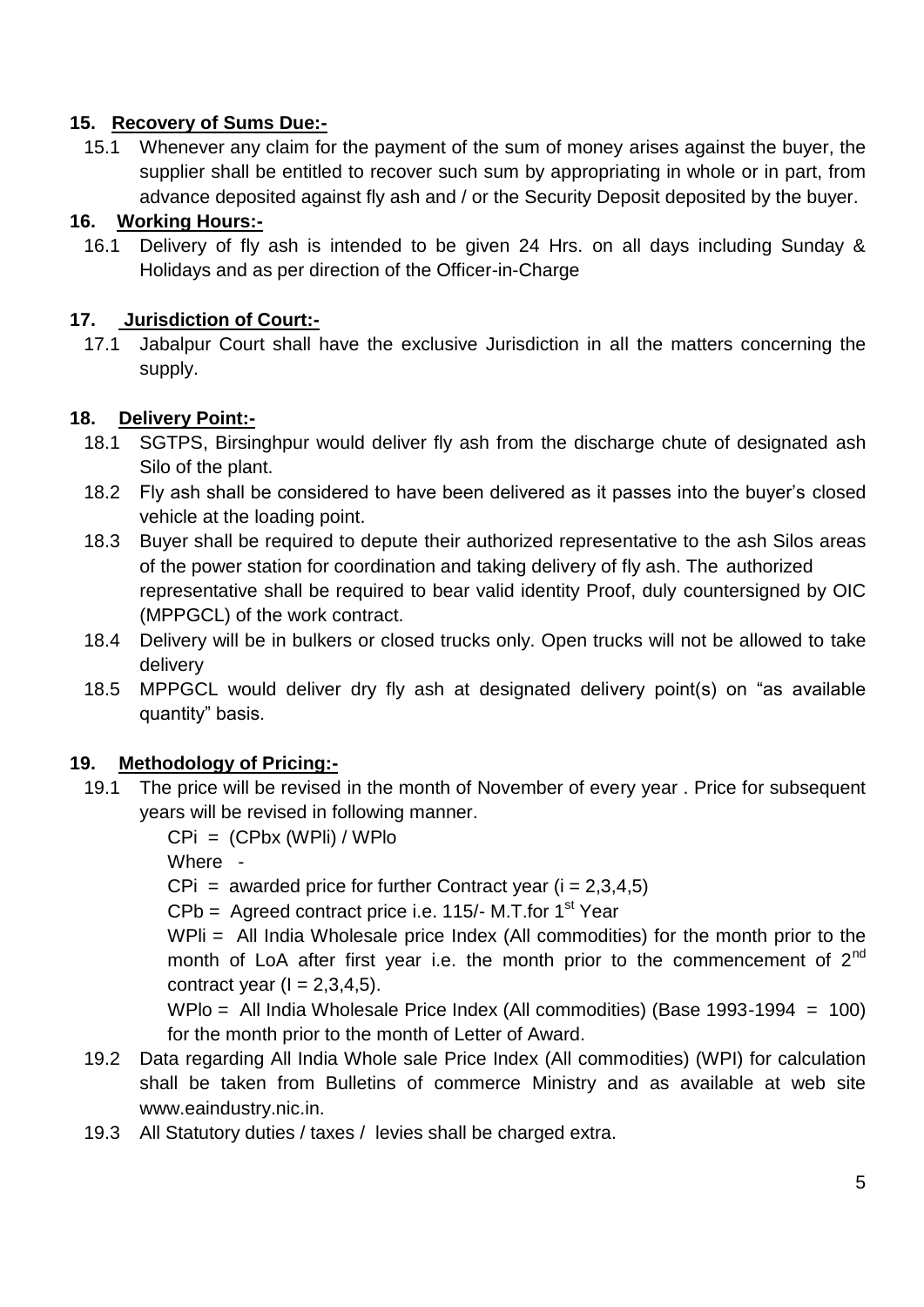#### **20. Payment Terms & Bank Charges:-**

- 20.1 Delivery shall be made against advance payment in the form of demand Cheque at par in favour of Sr. Account Officer, SGTPS, MPPGCL, Birsinghpur payable at Central Bank of India; Branch-Mangther. The amount of advance shall be equivalent to the value of allocated quantity for next month.
- 20.2 Buyer will be required to deposit the advance payment by  $25<sup>th</sup>$  of every calendar month for the deliveries of next month.
- 20.3 All bank charges shall be borne by buyer.

#### **21. Weighment of invoicing:-**

21.1 Fly ash shall be issued basis on actual weighing. Weight so recorded shall be considered final. In case, no arrangement of weighment of bulkers / trucks is available, the quantity will be measured on the basis of volume and density of fly ash. In this regard the decision of Officer-in-Charge will be final and binding.

#### **22. Taxes, Duties & Levies etc.:-**

22.1 The buyer shall be liable and responsible for payment of all statutory levies in the form of taxes, duties, octroi, entry tax, income tax etc. on the supply. Such statutory liabilities, if any, shall be paid by bidder extra at actual. MPPGCL is a registered dealer under sales tax at 1956. Its tax payer identification (TIN) is 23635805861.

#### **23. Billing:-**

- 23.1 Suppler will raise challan and invoices on weekly basis and shall deliver to the buyer(s) an invoice showing the value of fly ash delivered, along with applicable duty/taxes/cess etc. and shall be adjust against the advance payment made by the buyer.
- 23.2 Supplier has right to suspend the delivery of fly ash if advance amount is not available with the supplier by the required date and such suspension of delivery shall be to the account of buyer.

#### **24. Disputes regarding over loading:-**

- 24.1 Firm shall ensure loading of fly ash in closed truck/bulker as per prevailing R.T.O. norms.
- 24.2 In case of any problem arising due to overloading on trucks, MPPGCL and its personnel / authorities shall not be responsible and only buyer shall have to face consequence as per existing traffic/transport rules.

#### **25. Safety:–**

25.1 Firm shall provide all safety equipment like, helmet , nose mask, ear plug for safety of their staff. Firm shall be fully responsible to observe safety of their staff i.e. supervisor, loader. In case of any accident firm shall be liable to pay compensation as per work man compensation act.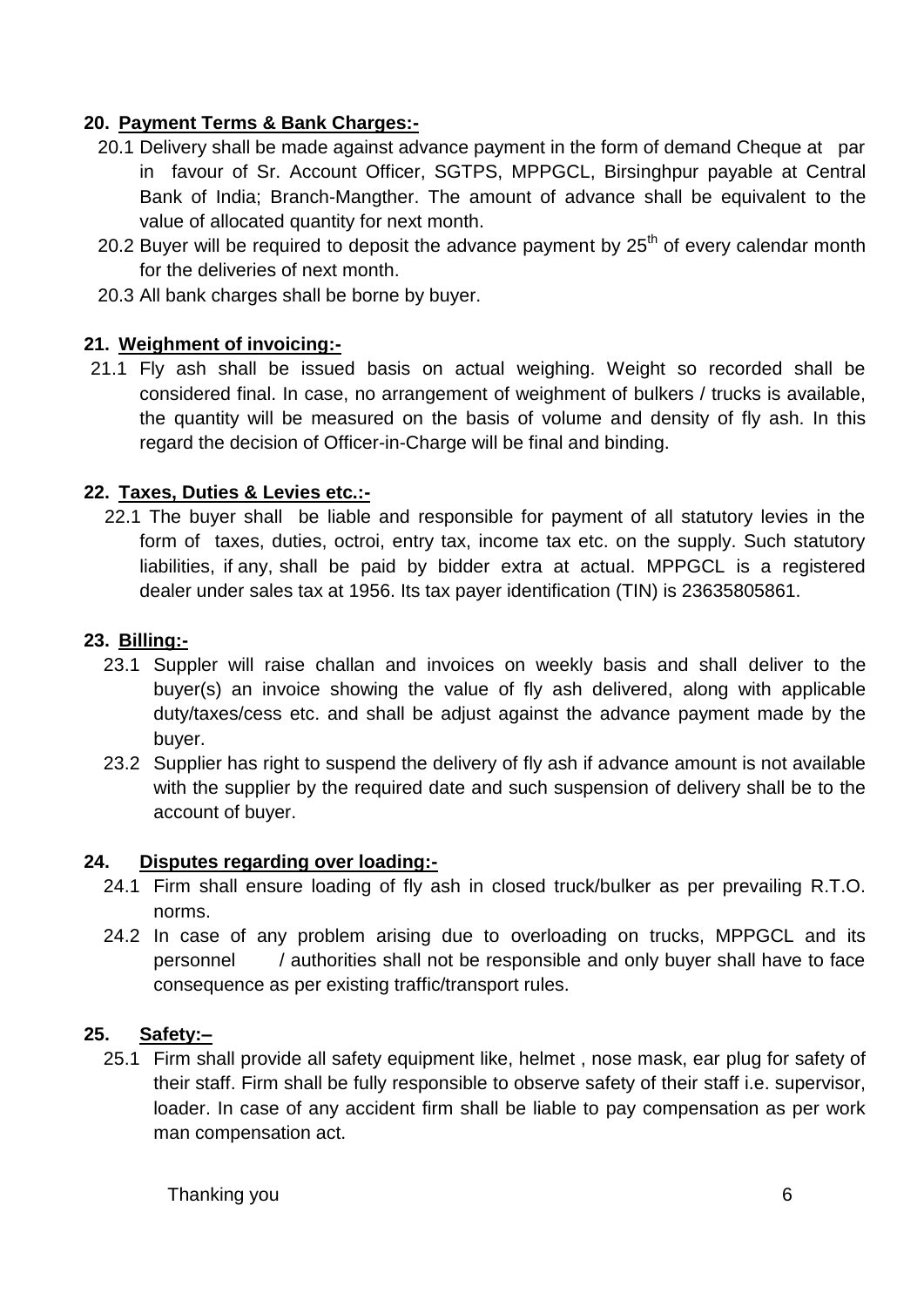# **Annexure I: Format of Affidavit for Eligibility to Participate**

(To be stamped in accordance with the stamp act)

& Notarized by a Notary Public

Affidavit of Shri ……………….……………..………. S/O …..…………………..………aged

about ……………………….. R/O ……………………………………..…………..

I, the above named deponent do hereby solemnly affirm and declare as under:

- 1. That, I am working as…………………………………………………..…. (Designation) in …………………………………….. (Name and address of the firm) since……………
- 2. That, I am duly authorized by…………………………………. (Name of the firm) to submit this affidavit of its behalf.

That, our firm is submitting a offer in response to Expression of Interest issued by MPPGCL for lifting of unutilized dry fly ash from SGTPS, Birsinghpur.

- 3. That, the firm is not blacklisted/ banned for participation in any of the Power Utilities/ Government /Semi Govt. Companies/PSUs in India as on the due date of submission of offer.
- 4. That, the firm has successfully completed the similar contracts in the past as per the terms & conditions of the instant EOI.
- 5. That, if at any point of time the declarations given above are found to be incorrect, MPPGCL shall have the full right to terminate the contract and take any action as per applicable laws for breach of contract including forfeiture of Bank Guarantee.

#### DEPONENT

Verification-

Verified at ……………on………....day of……….…….2018, that the contents of my above affidavit are true to the best of my knowledge. No part of it is false and nothing material or relevant has been concealed there from.

DEPONENT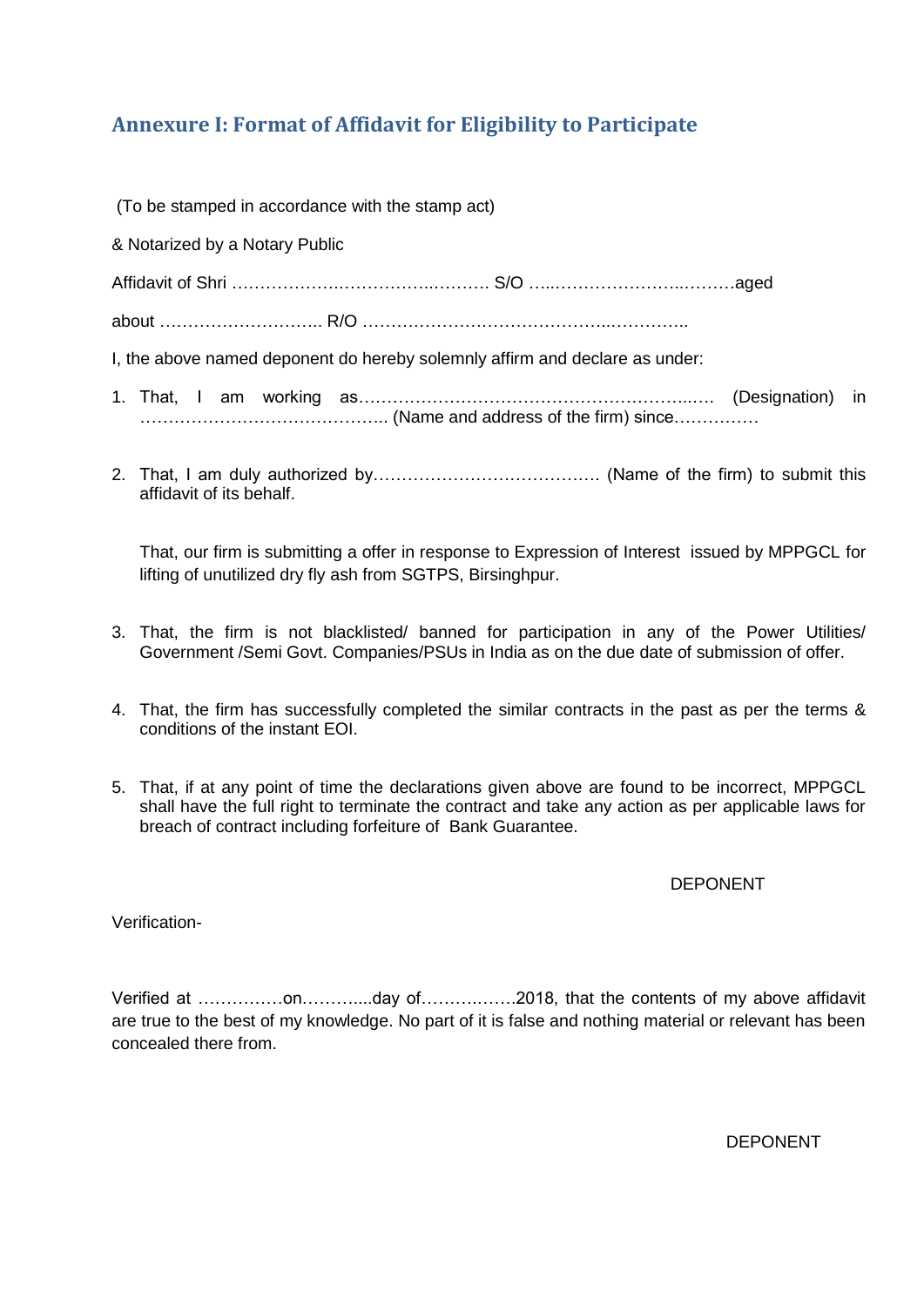# **Annexure II : Format of Affidavit for Unconditional Acceptance to all the Terms and Conditions Stipulated in EoI**

We (name & address of the firm) hereby declare that we agree to accept the terms & conditions of the instant Expression of Interest unconditionally & there are no deviations in our offer from the terms and conditions outlined in the EOI documents.

#### DEPONENT

Verification-

Verified at ……………on………....day of……….…….2018, that the contents of my above affidavit are true to the best of my knowledge. No part of it is false and nothing material or relevant has been concealed there from.

DEPONENT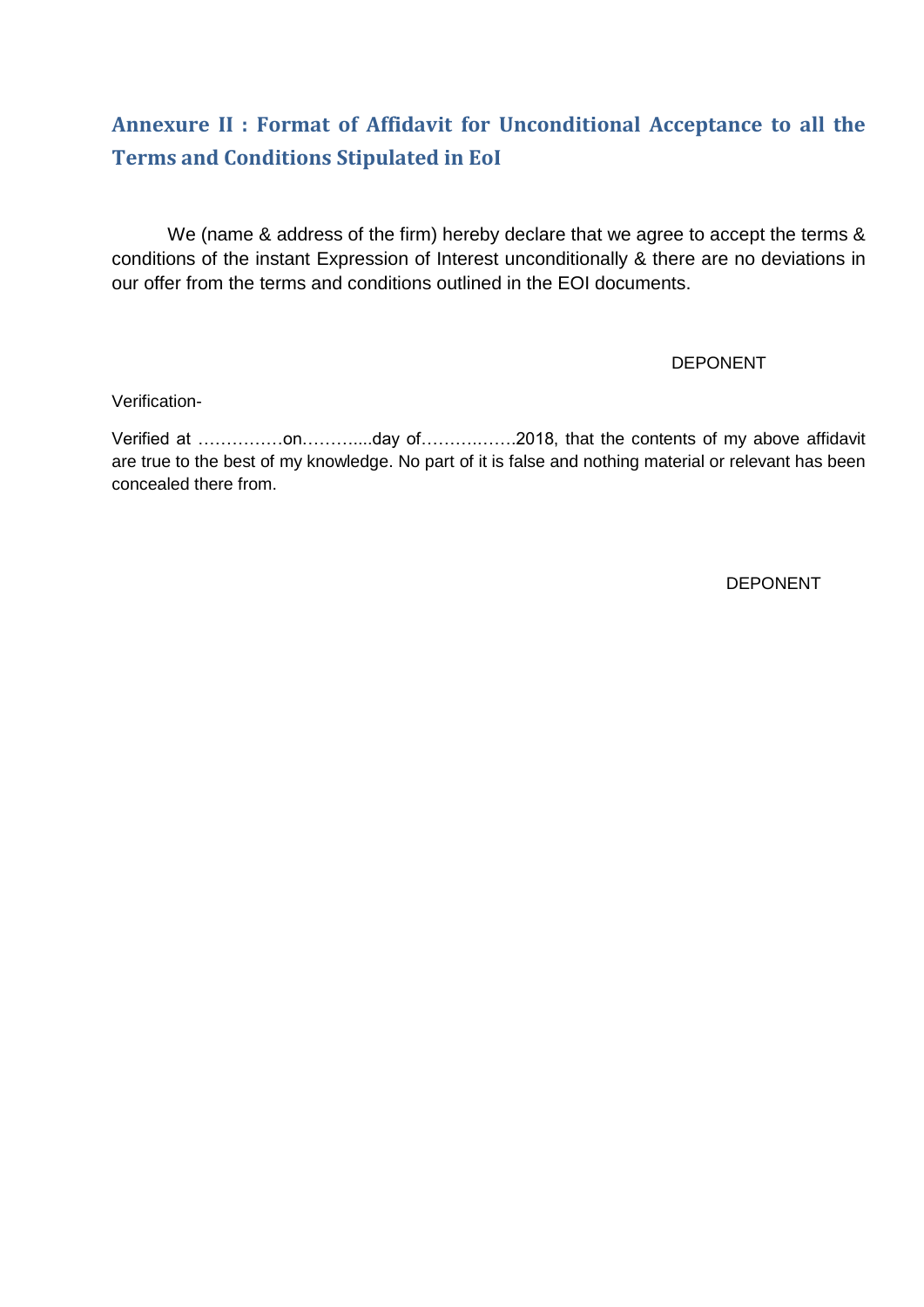#### **Annexure III: FORMAT FOR BANK GUARANTEE AGAINST –**

#### **1. EARNEST MONEY DEPOSITE.**

#### **2. SECURITY CUM PERFORMANCE GURANTEE**

**Note** - To be executed on non-judicial stamp paper having value as per the Stamp Act 2014 (Rs 2/- revenue stamp may also be fixed on Bank Guarantee.)

Bank Guarantee No.…………… Date………..

In consideration of the MP Power Generating Company Limited, Jabalpur having at this Bank's request agreed to accept this Bank Guarantee in lieu of Cash deposit by way of EMD/Security for due and faithful performance required from M/s…………………………………..……………………….. (Herein after referred to as contractors), the Bank of ……………………………..…..hereby agrees unequivocally and unconditionally to pay within 48 hrs. on demand in writing from the MP Power Generating Company Limited, or any officer authorized by it in this behalf or any amount up to and not exceeding Rs………………..……….(in words, Rupees……….…………………………….) to the said MP Power Generating Company limited, on behalf of the aforesaid M/s………………….………………..who have offered / have been engaged for setting up of Cement Clinker Grinding Unit at Satpura Thermal Power Stations of the said MP Power Generating Company Limited against EOI / order No. …………dt…… for the estimated / order value of Rs…… (in word Rs………………), utilizing fly ash from STPS, Sarni.

This agreement shall be valid and binding on this Bank up to and including ………………or for such further period as may hereunder be mutually fixed from time to time in writing by the Madhya Pradesh Power Generating Company Limited/ and the Bidder and shall not be terminable by notice or any change in the constitution of the aforesaid Bank or the firm of Bidders or by any other reasons whatsoever and the Bankers liability hereunder shall not be impaired or discharged by any extensions of time or variations or alteration made, given, conceded or agreed to with or without the Bank's knowledge or consent by or between the Madhya Pradesh Power Generating Company Limited and the Bidder in the existing and/ or further tenders and / or contracts.

It is agreed to by the Bank with Madhya Pradesh Power Generating Company Limited that if for any reason a dispute arises concerning the Bank's liability to pay the requisite amount to the Madhya Pradesh Power Generating Company Limited under the terms of this Guarantee, the competent court at Jabalpur alone shall have jurisdiction to determine the said dispute and that this shall be without prejudice to the liability of the Bank under the terms of this Guarantee being unequivocal and unconditional as mentioned above.

The liability under this Guarantee is restricted to Rs………………………. (In words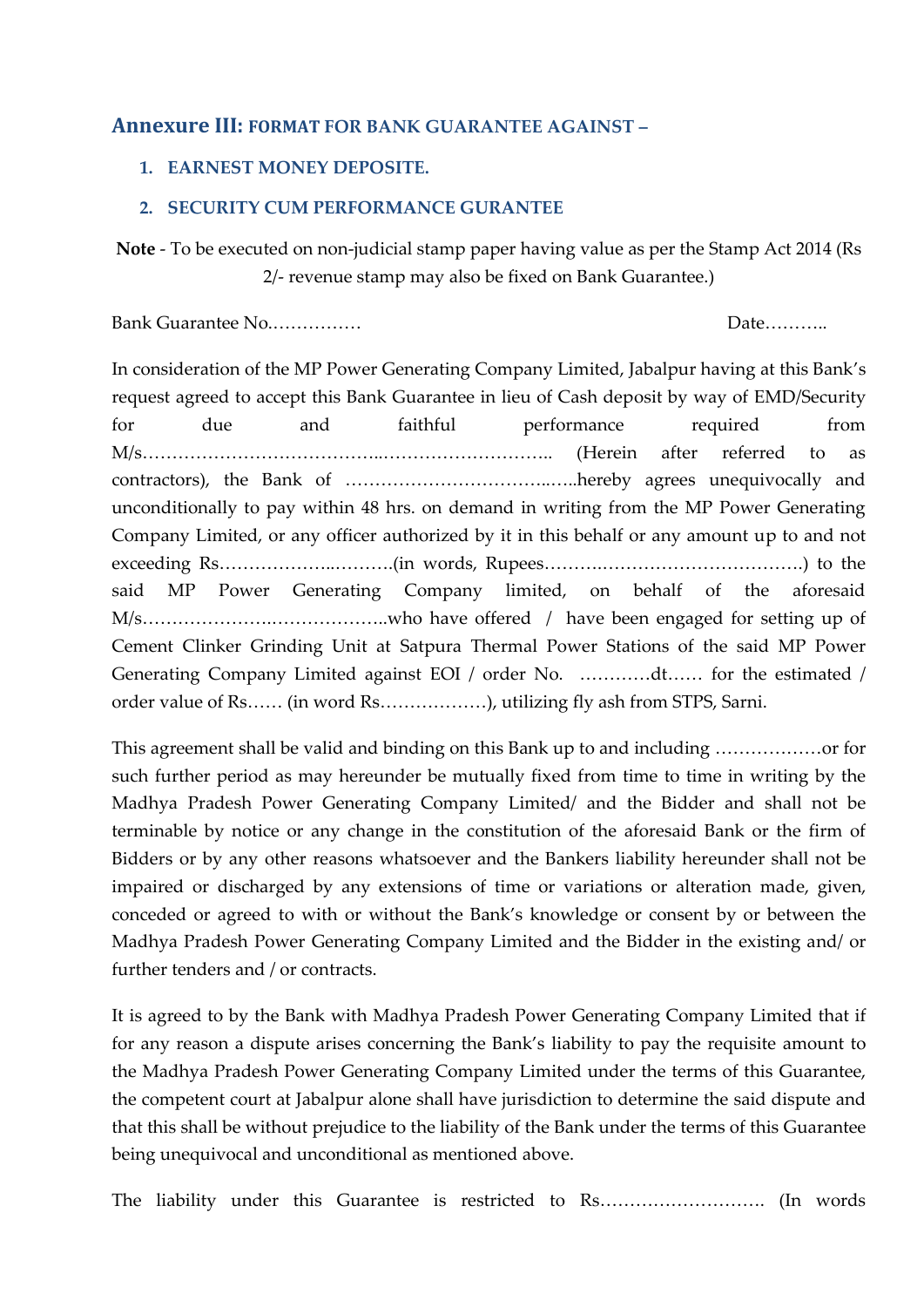Rupees………………………………..……….) only. This Guarantee shall remain in force until……………………….unless a demand to enforce a claim is made under this Bank Guarantee by the Madhya Pradesh Power Generating Company Limited to the Bank within 6 (Six) months from that date i.e. up to ………., the right of the Madhya Pradesh Power Generating Company Ltd. under this guarantee shall be forfeited and the Bank shall be relieved and discharged from all liabilities there under..

Witnesses: - 1 ……………………………. (Signature) Signed

……………………………. (Name) For Bank (Seal)

……………………………. (Address)

Witnesses: - 2 ……………………………. (Signature)

……………………………. (Name)

……………………………. (Address)